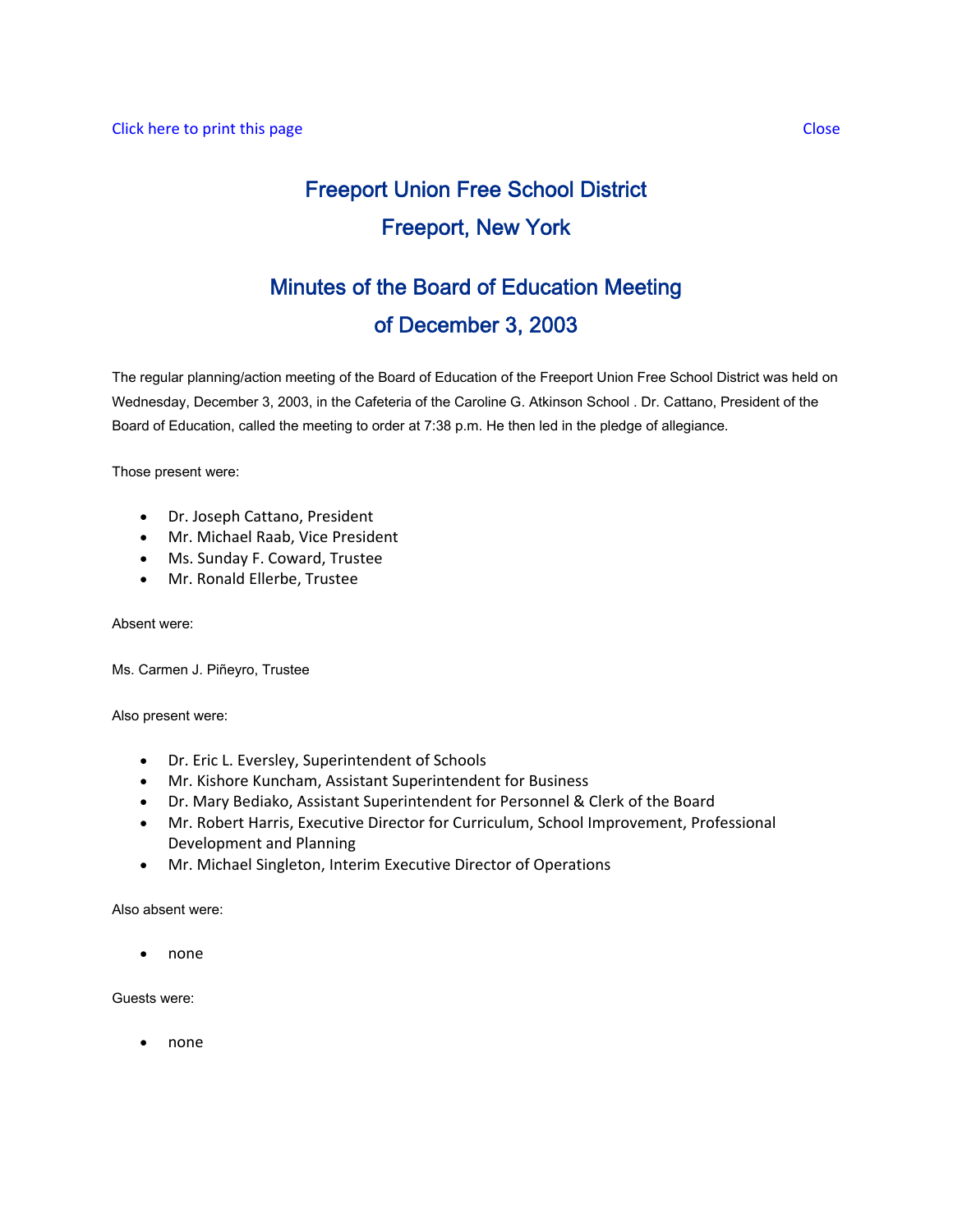The number of people in the audience at the opening of the meeting was 50.

#### Superintendent's Report

Dr. Eversley, Superintendent of Schools, recognized the Varsity Football Team. The Team is the Long Island Champions for 2003 with a record this year of 11-0, and they are the winners of the Rutgers Cup. Freeport is very proud of the team and their outstanding achievements. The Board of Education presented the members of the team with Championship pins. Some of the accomplishments of the past season have been:

- Nassau County Conference I Champions
- Long Island Conference I Champions
- Ranked by Madison Square Garden Television Network as the number two team in the tri-state area
- Rutgers Cup winners for the ninth time since 1942
- Several players won post season awards, they were as follows:
- Erik Reitmayr was awarded the Outstanding Receiver Award
- Stanley Gutierrez was awarded the Piner Award for Linebacker
- Erik Reitmayr and Bemi Otulaja were awarded County Championship MVP
- Randy Mills, along with Stanley Gutierrez, were given the Long Island Championship MVP award

#### Executive Session

At 8:15 p.m. Mr. Raab moved to adjourn to Executive Session for a matter of Personnel.

The motion was seconded by Mr. Ellerbe and unanimously carried: Cattano, Coward, Ellerbe and Raab.

At 8:25 p.m., Mr. Raab moved to adjourn to Open Session. The motion was seconded by Dr. Cattano and unanimously carried: Cattano, Coward, Ellerbe and Raab.

#### 2004-2005 School Budget

Mr. Kishore Kuncham, Assistant Superintendent for Business, discussed the 2004-2005 budget and the tentative schedule leading to the vote on the budget in May 2004.

The Board reviewed the tentative agenda for the December 17, 2003 meeting.

#### Executive Session

At 8:58 p.m., Mr. Ellerbe moved to adjourn to Executive Session for four matters of Personnel.

The motion was seconded by Mr. Raab and unanimously carried: Cattano, Coward, Ellerbe and Raab.